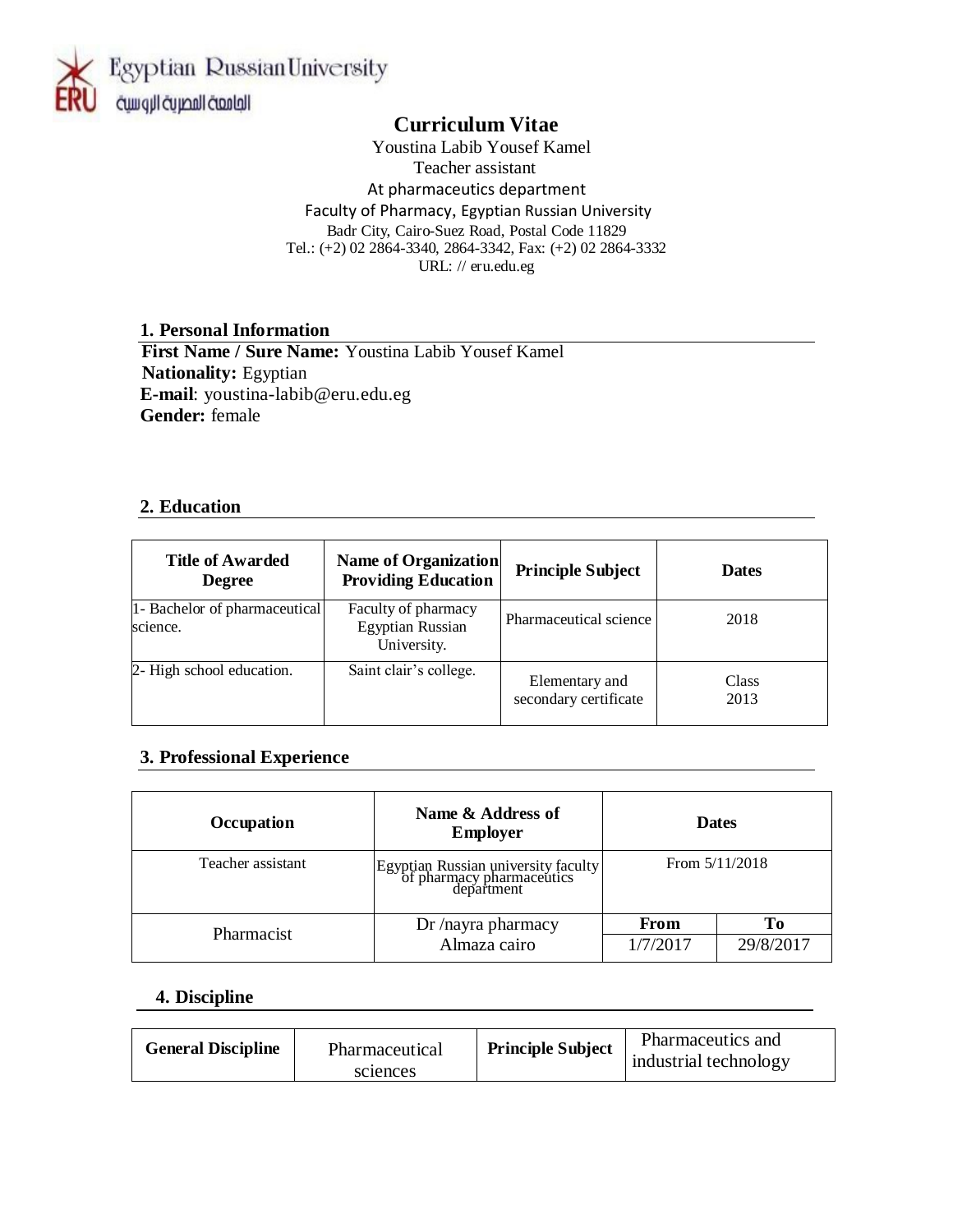- 1- Teaching clinical pharmacy II (off semester students).
- 2- Teaching clinical pharmacy I.
- 3- Teaching Hospital pharmacy.
- 4- Teaching physical pharmacy.
- 5- Teaching cosmetics.
- 6- Teaching dosage form I.

#### **6. Personal Skills**

|                          |                  | <b>Self-Assessment</b> |      |
|--------------------------|------------------|------------------------|------|
| <b>Computer Skills</b>   | <b>Excellent</b> | Good                   | Fair |
| Windows operating system |                  |                        |      |
| Microsoft Office         |                  |                        |      |
| <b>Language Skills</b>   | <b>Excellent</b> | Good                   | Fair |
| Arabic                   |                  |                        |      |
| English                  |                  |                        |      |

An energetic pharmacist highly organized, detailed and observant with positive attitude, able to handle multi task under high pressure, thrive on working in challenging environment, enjoy working in group, time management, flexible and leadership skills, ability to communicate with people regardless their social level with non-judgmental behavior and looking forward to learn more under the guidance of skilled mentors.

### **7. Trainings & Workshops**

| <b>Title of Training or</b><br>Workshop                                 | <b>Name of Organization</b><br><b>Providing Training</b> | <b>Date</b>                  | <b>Notes</b>        |
|-------------------------------------------------------------------------|----------------------------------------------------------|------------------------------|---------------------|
| 1-Scientific writing<br>workshop                                        | Training and development center Ain<br>shams university  | 18/12/2020                   | Online work shop    |
| 2-Natural research academies<br>workshop Effective Academic<br>writing. | Egyptian Knowledge<br>Bank                               | 17/12/2020                   | Online workshop     |
| 3-Active information<br>systems workshop                                | At Egyptian Russian university                           | 29/11/2020                   |                     |
| $4$ -Test of English language<br>proficiency (TOEFL)                    | Ain shams university                                     | 24/11/2020                   | With score 650      |
| 5-Scientific Training Workshop                                          | Central lab Egyptian Russian<br>University               | $15/7/2018$ to<br>17/7/2018  |                     |
| 6-Trainee in scientific research<br>field.                              | at National Research Center(NRC)                         | 30/7/2017 to<br>10/8/2017    | At Medicinal Branch |
| 7-Trainee at pharmaceutical<br>Industries                               | <b>Mashe Premier</b>                                     | 15/8/2016 to<br>1/9/2016     | Organized by ERU    |
| 8-Trainee in scientific research<br>field.                              | at National Research Center (NRC)                        | $17/7/2016$ to<br>28/7/2016. | At Pharmacy Branch  |
| 9-Trainee Pharmacist                                                    | Pharmacy El-Saeed                                        | 30/6/2016<br>to13/7/2016     |                     |
| $10$ -Trainee Pharmacist                                                | Dr.christen Pharmacy                                     | 20/6/2015 to<br>20/7/2015    |                     |